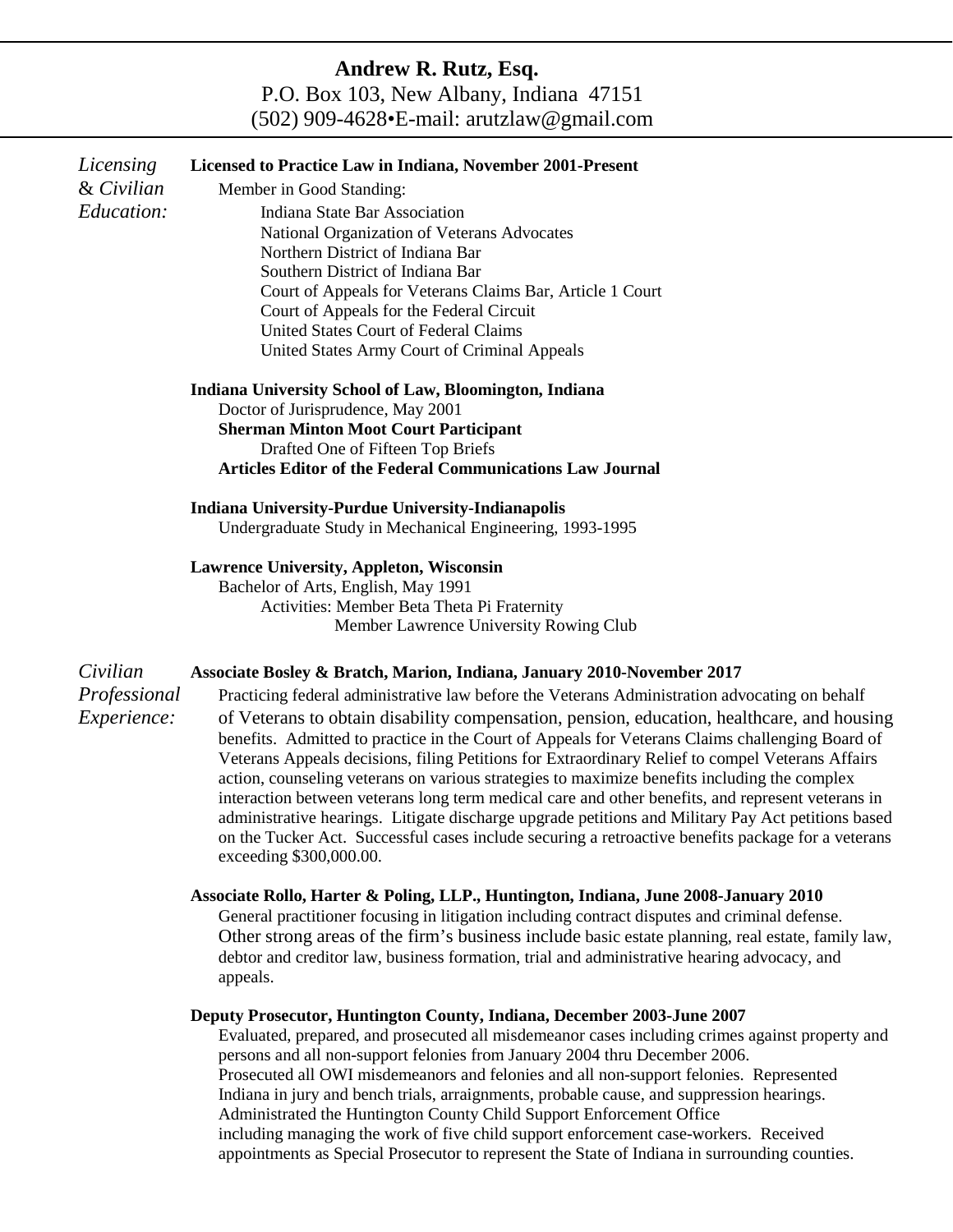Relinquished this position to deploy in support of Operation Iraqi Freedom.

#### **Treasurer of the Indiana Child Support Alliance, June 2006-June 2007**

Deposited money into and disbursed money from the bank account maintained by the Alliance and presented financial reports to the Board of Directors. In charge of reacquiring non-profit status, maintaining corporate good standing and 501(c) exemption.

**Elected Prosecutor of the Year, 2006, Indiana Coalition Against Domestic Violence**

#### **Associate at Kahn, Dees, Donovan & Kahn, LLP., August 2001-September 2003**

Experience in litigating a half-million dollar construction case for contract breach. Other experience includes briefing and litigating two property tax cases worth over one million dollars each in the Indiana Tax Court, guardianship, adoption, post-adoption visitation agreements, debt collection, condemnation and insurance defense, employment and asset purchase agreements and local ordinance code enforcement.

# *Military Education &*

#### *Experience:* **Chief of Administrative Law, Southeast Medical Area Readiness Support Group (SE-MARSG) August 2014-May 2017**

Provide legal advice to the SE-MARSG Commander, Command Judge Advocate, Executive Officer and staff, 23 subordinate commanders and staff, and over 2,600 SEMARSG soldiers on administrative law, personnel law, and ethics. Manage SE-MARSG administrative law docket under supervision of the Command Judge Advocate for a brigade size element.

#### **Individual Mobilized Augmentee, TJAG Tenured Position, Military**

#### **Personnel Law Attorney, Command Judge Advocate Office, Human Resources Command, July 2011-July 2014**

Provide legal advice to HRC staff and directorates on military personnel law issues, including active and reserve, enlisted and officer administrative separation actions.

#### **Reserve Component, Judge Advocate General Corp,**

#### **Trial Defense Attorney, 154th LSO, Team 21, June 2008-June**

Advise, represent, and defend Soldiers in administrative hearings to separate Soldiers from the Army for various reasons including positive drug tests, lapses in security clearance, conduct unbecoming an officer, conviction by a civil court, and failure to satisfactorily perform duties.

#### **United States Army, Deployed Title 10 Status, Deputy Command Judge Advocate Area Support Group, Kuwait, June 2007-June 2008**

Served as forward-deployed Deputy CJA to ASG-Ku, an Army element providing half a billion dollars in annual support to Operation Iraqi and Enduring Freedom.

#### **United States Army, Active Component, Corp of Engineers**

**Company A, 307th Airborne Engineer Battalion**

**82nd Airborne Division, Fort Bragg, North Carolina**

#### **Specialist, Team Leader, January 1996-March 1998**

Led and motivated a six-man team during various training exercises involving explosives. Responsible for readiness and safety during midnight airborne training missions.

**Special Training:** Honor Graduate Sapper Leader Course, October 1997

Graduate Jungle Operations Training Center, 1997 Graduate Army Infantry School, Airborne Operations Course, 1996.

## *Noteworthy* **Chairman, Rules and Regulation Committee, National Organization of Veterans**

## *Membership:* **Advocates (NOVA), September 2011-December 2015**

Drafted comments and criticisms of rules proposed by the Department of Veterans Affairs and published in the Federal Register.